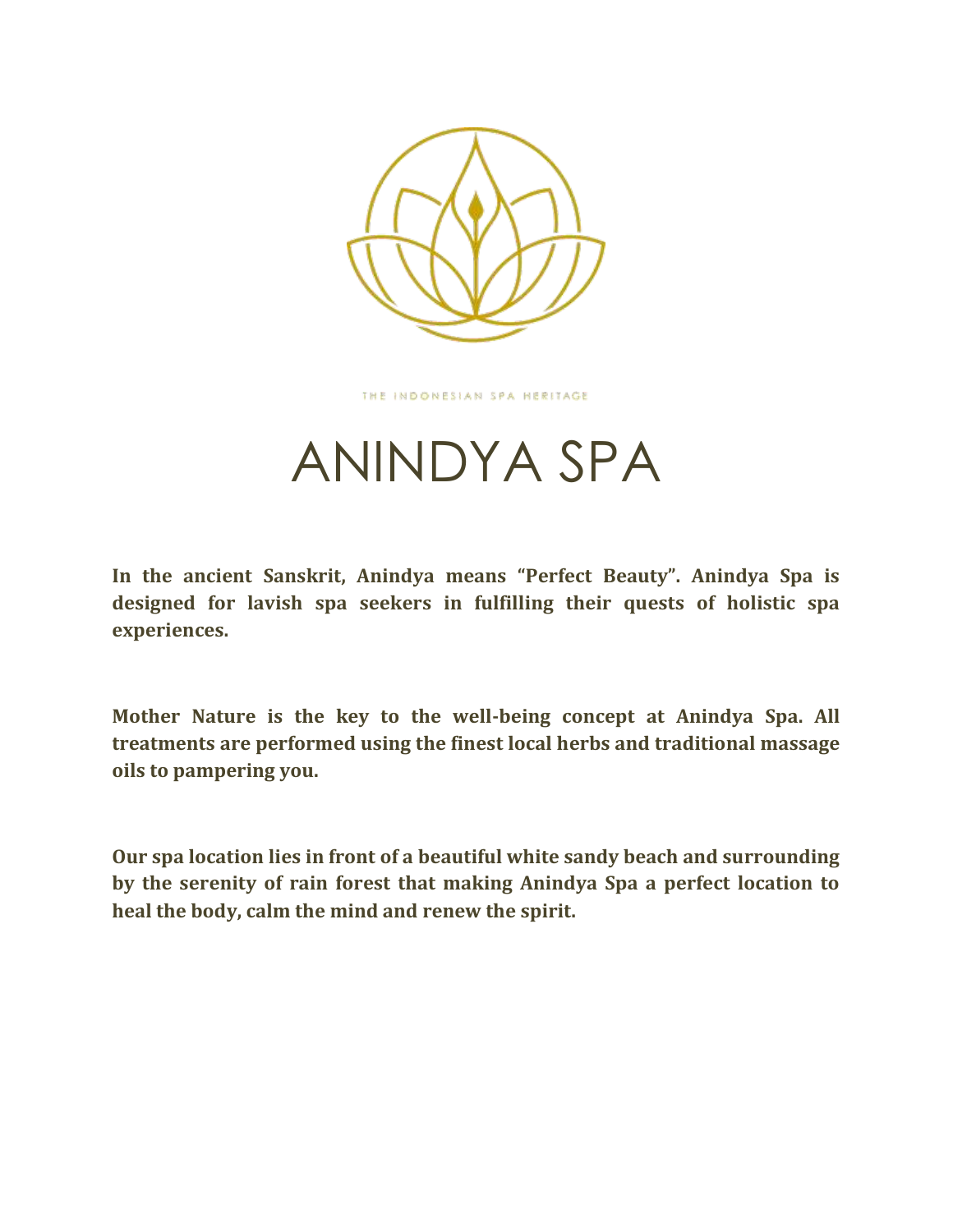# INSTANT BLISS

### **HEAD, SHOULDER AND BACK MASSAGE**

#### **45 minutes journey RP. 399,000**

Upper body massage is created for those who have a muscle tension in the back, neck and shoulder area. Treatment begins with a foot bath ritual.

### **BACK, NECK, SHOULDER MASSAGE**

#### **60 minutes journey Rp. 499,000**

Upper body massage could cure problem in the back, neck and shoulder area. Ideally suited for those who spend long hours sitting at computer screens or desk. Treatment start with a foot bath ritual.

# BODY THERAPHY

### **ANINDYA HERBAL POUCH MASSAGE**

| 60 minutes journey |  |
|--------------------|--|
| 90 minutes journey |  |

Javanese herbal pouch has developed to realese stiff muscle, reduce tiredness, and reduce sebum that may cause acne on the back. This mixture of herbs will also help as natural antiseptic agent to prevent the growth of bacteria and fungus on skin. The aromatic herbal scent will help to relax the body.

### **TRADITIONAL BALINESE MASSAGE**

| 60 minutes journey | Rp. 689,000   |
|--------------------|---------------|
| 90 minutes journey | Rp. 1,199,000 |

This massage is an ancient traditional spa treatment using various techniques including skin rolling, kneading, stroking and acupressure. The treatment is combined with a blend of traditional oil to stimulate blood and oxygen flow in the body, leaving a sense of serenity and renewal.

**60 minutes journey Rp. 899,000 90 minutes journey Rp. 1,299,000**

**90 minutes journey Rp. 1,199,000**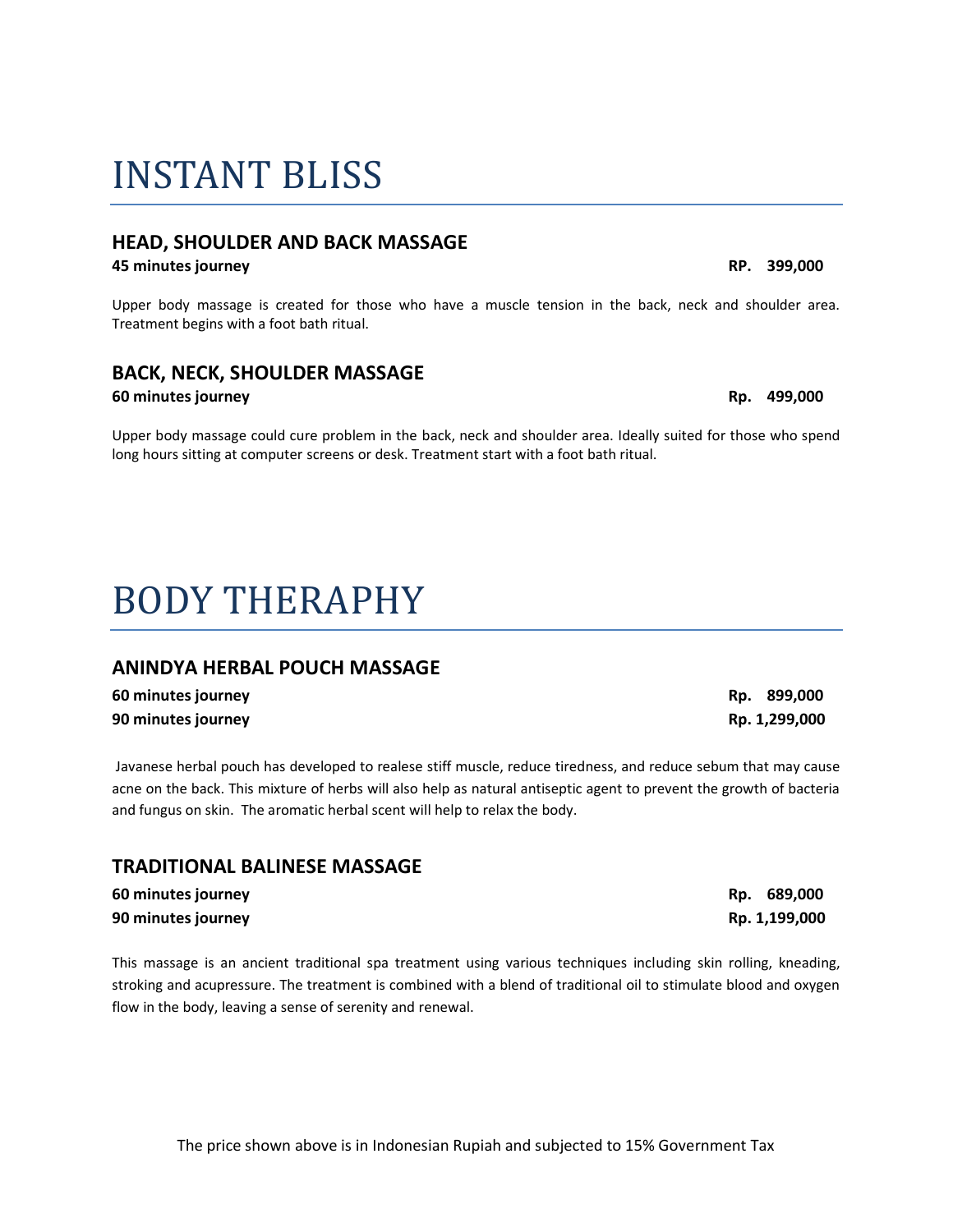#### **BALINESS EXOTIC MASSAGE**

#### **60 minutes journey Rp. 799,000**

Combination 7 flower essential oils together with using long strokes along the body with palms, fingers and forearm, the therapist will help you to get in touch with your body

### **LAGOI BEACH MASSAGE**

#### **60 minutes journey Rp. 589,000**

Soothing yet energizing, this massage concentrates on common problem areas to loosen tight muscles and ease tension, ultimately helping to recharge and refuel mind and body.

## **THAI MASSAGE**

| 60 minutes journey | Rp. | 589,000     |
|--------------------|-----|-------------|
| 90 minutes journey |     | Rp. 999,000 |

This non-oil traditional Thai massage is more energizing and rigorous than other classic forms of massage. It is also known as the Thai Yoga massage, as the therapist will use her knees, legs and feet to guide you into series of yoga like stretch.

#### **BACK MASSAGE**

| 45 minutes journey | Rp. | 399,000 |
|--------------------|-----|---------|
| 60 minutes journey | Rp. | 499,000 |

A treatment to relax and release tension in the back, neck and shoulders area.

#### **REFLEXOLOGY**

| 30 minutes journey | Rp. | 249,000     |
|--------------------|-----|-------------|
| 60 minutes journey |     | Rp. 429,000 |
| 90 minutes journey | Rp. | 799,000     |

Alternative massage of applying pressure to specific veins of feet and hands with finger and hand combination techniques to relax your muscles tension and increases your blood pressure.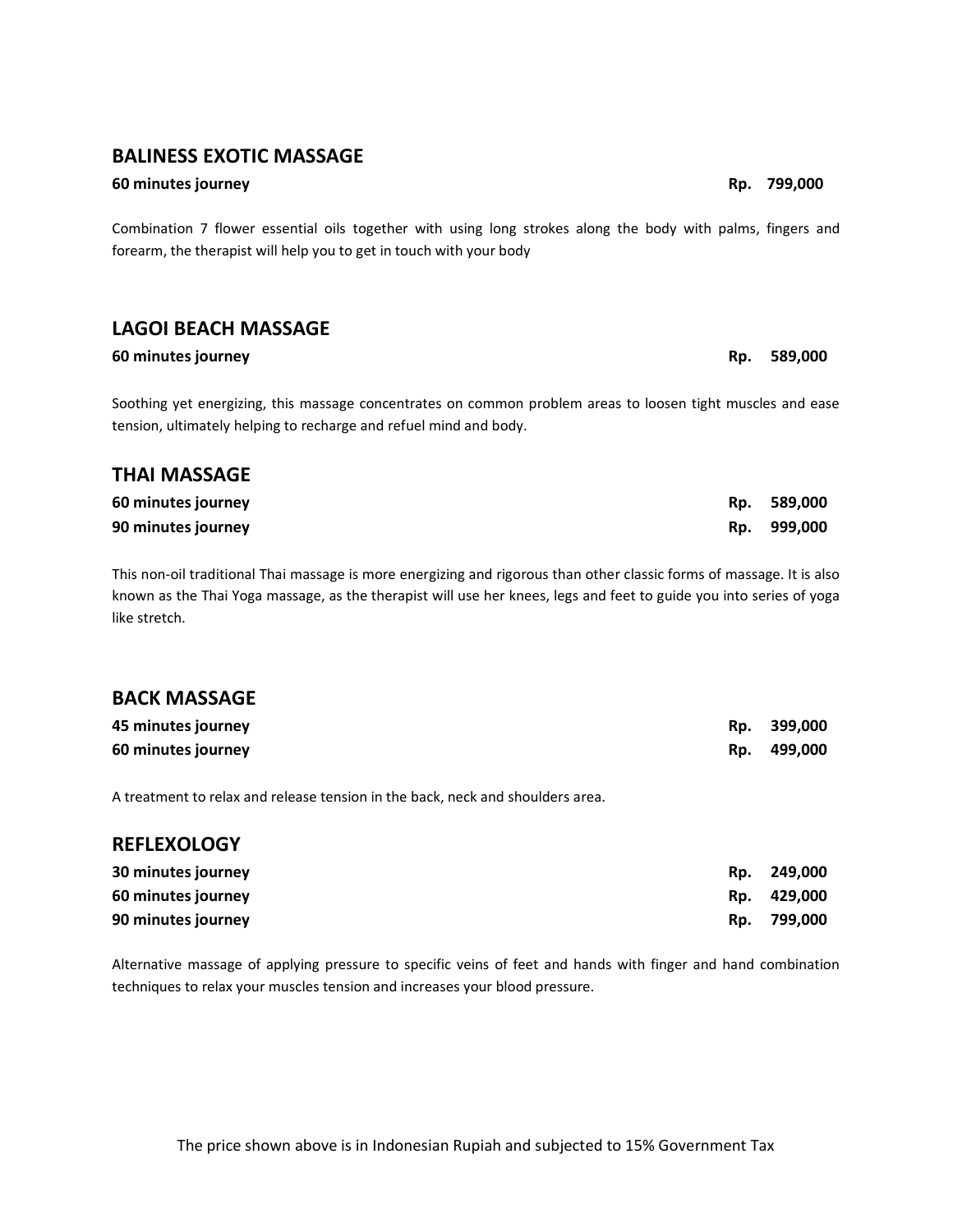#### The price shown above is in Indonesian Rupiah and subjected to 15% Government Tax

# HOT STONES

### **SACRED STONES MASSAGE**

**60 minutes journey Rp. 799,000 90 minutes journey Rp. 1,199,000**

A gift from the earth, warm lava volcano rocks are introduced to your soothe muscles with a balancing 100% essential oil blend. Enjoy this delightful spa experience that combines long strokes and use of the polished volcanic warm stones.

### **GURINDAM STONE MASSAGE**

#### **60 minutes journey Rp. 799,000**

Enjoy this delightful spa experience that combines local spices essential oil like star anise, cloves, cinnamon, and sandalwood together with the use of polished volcano warm stones.

# BEAUTY THERAPHY

### **TOTOK WAJAH**

#### **30 minutes journey Rp. 399,000**

This vigorous yet relaxing treatment uses classic Chinese massage strokes and work deeply into the face muscle to release tension.

### **RELAXING FACIAL**

#### **60 minutes journey Rp. 688,000**

This relaxing facial is design to gentle cleanse your skin and nourish it on a deeper level. Using only the finest ingredient from traditional herbs. Our Relaxing Facial will rejuvenate your dermis resulting in a smoother complexion and luminous skin. Suitable for all skin types.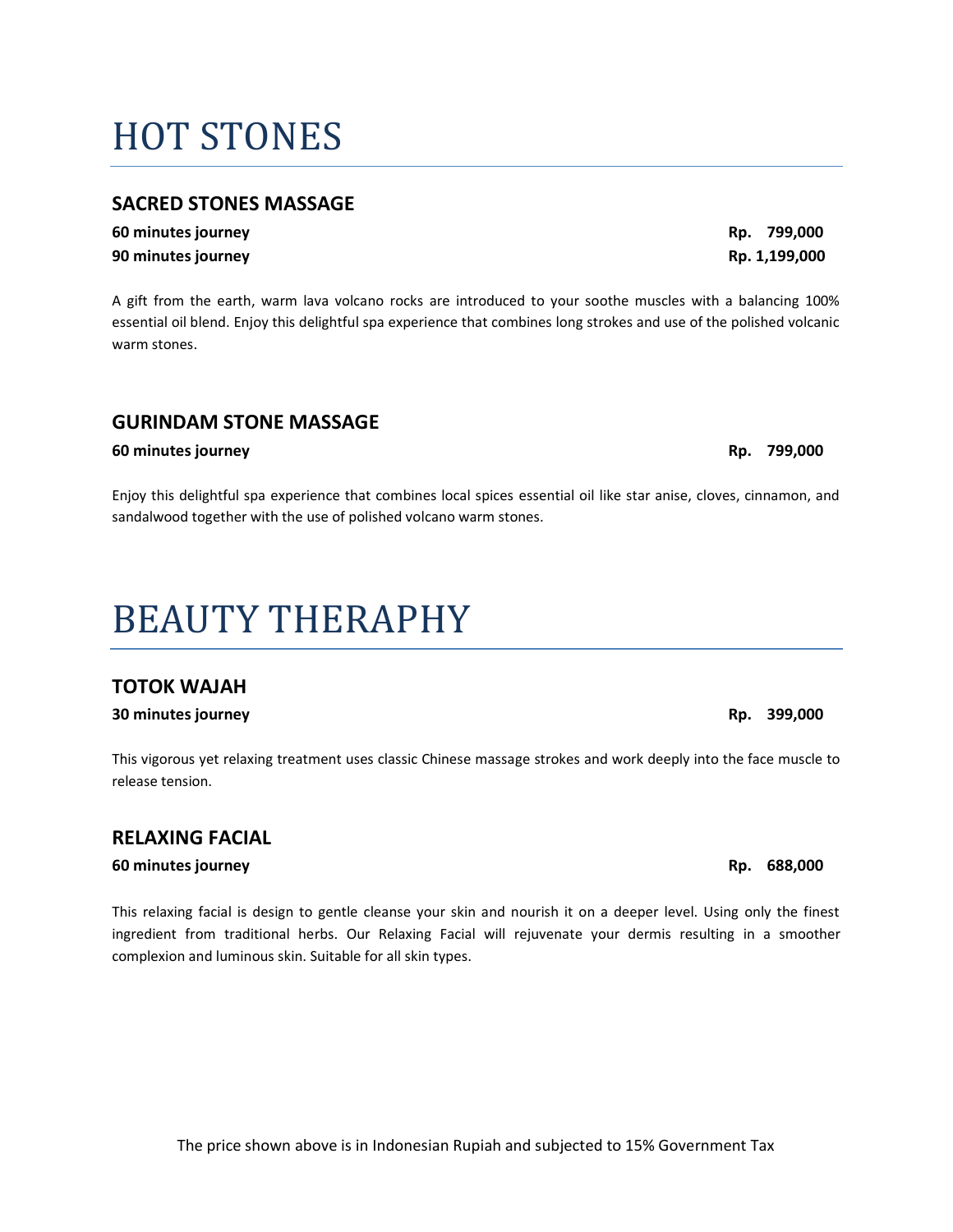# BODY GLOW

#### **BODY SCRUB**

#### **45 minutes journey Rp. 499,000**

Our homemade organic exfoliations gently remove dead and dehydrated skin cells and contaminations. Choose any of our Body Scrubs from the list to enjoy the perfect addition

#### **BODY MUSK**

#### **45 minutes journey Rp. 499,000**

Derived from natural spices, our rich body musk is made traditional herbs collection like Javanese Mangi and Balinese Boreh. It nourishes the skin, restores balance, protect skin cells from damage caused by free radicals and sunlight.

# BLISS FOR THE YOUNG

#### **YOUNG ANGEL MASSAGE**

#### **60 minutes journey Rp. 699,000**

Soft pressure is applied to the scalp, legs and feet and our high quality oil massage is performed on the back and the arms. This treatment greatly soothes nervous system, strengthens immune system and improve quality of sleep.

#### **KIDDOS SPA PACKEGES**

#### **90 minutes journey Rp. 1,299,000**

Our Kiddos Spa Package offers a relaxing setting which even kids can enjoy. The Treatment will start with our gentle body scrub in order to clean, smooth, and soften the skin, followed by our relaxing body massage to set them up for another day of fun by the beach.

*Welcome Drink – Fruity Body Scrub - Body Massage – Honey Lemongrass Drink*

The price shown above is in Indonesian Rupiah and subjected to 15% Government Tax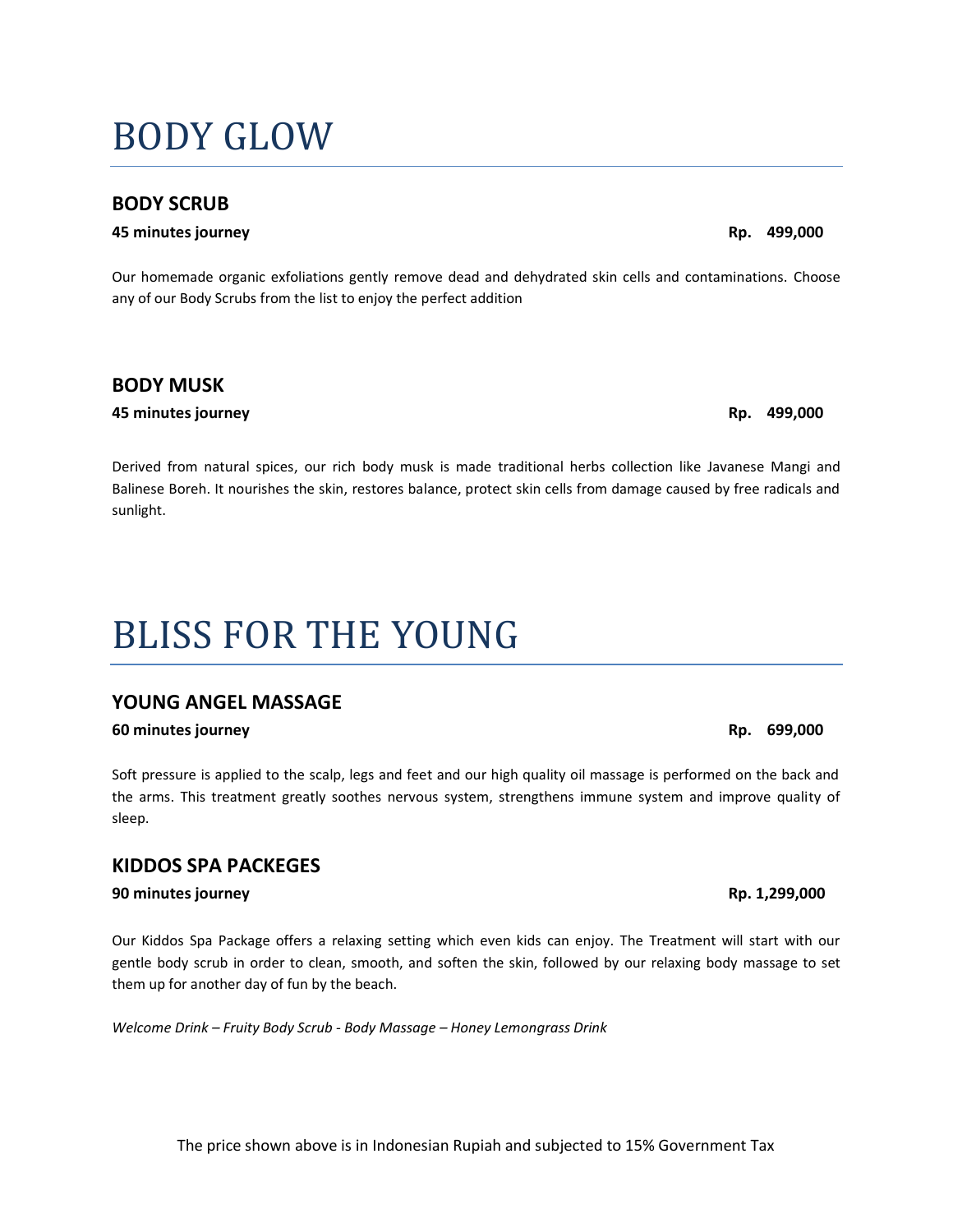#### The price shown above is in Indonesian Rupiah and subjected to 15% Government Tax

# ANINDYA SPA PACKAGE

#### **SAVITRI HERBAL THERMAL**

#### **120 minutes journey Rp. 1,879,000**

The unique treatment is based on the ancient ritual body cleansing using '7 flower' essential oil to cleanse the body from negative energy to reach safety, help and bless from God.

*Welcome Drink – Aromatic Salt Foot Ritual – Balinese Body Therapy – Ratus Body Mask - – Ginger Tea*

#### **ROYAL JAVANESE RITUAL TREATMENT**

#### **150 minutes journey Rp. 1,879,000**

Aiming to pamper the body with Javanese massage and Java Herbs are made into the form of lulur kuning, masker mangir and bath herbs which serve to remove dead skin and brighten the skin.

*Welcome drink – Foot Ritual – Lulur Body Scrub – Javanese Massage – Mangir Body Mask – Herb Body Bath – Ratus Body Lotion – Ginger Tea*

#### **EXOTIC BALI PACKAGE**

#### **120 minutes journey Rp. 1,879,000**

This exotic technique is the gate to achieve the balance of body, mind and spirit. Murut is Balinese herbal body massage continuing with 'Boreh' Balinese body thermal.

*Welcome drink – Foot Ritual – Murut Body Massage –Boreh Body Mask – Ratus Body Lotion – Ginger Tea*

#### **SAVITRI '7 FLOWER' SENSE**

#### **150 minutes journey Rp. 2,279,000**

Traditional ritual deep tissue massage with '7 Flower' essence continuing with body thermal brings you to the heavenly world spa experience and as perfect clothing is '7 flower' body lotion.

*Welcome Drink – Tumeric Scrub with Rose water – Javanese Massage – Mangir Body Mask – Herbs Body Bath – Ratus Body Lotion – Ginger tea*